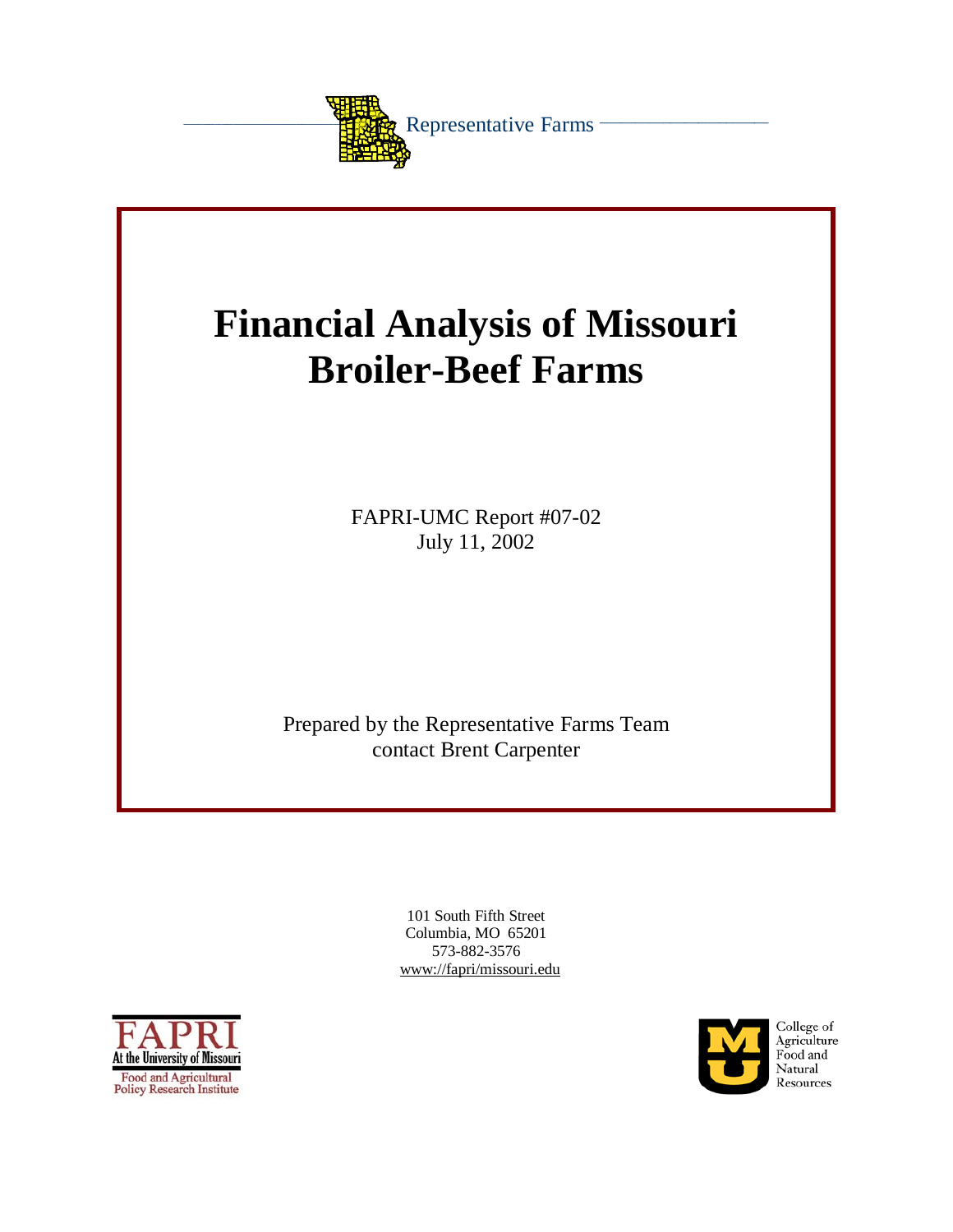# **Financial Analysis of Missouri Broiler-Beef Farms**

Brent D. Carpenter

#### **Introduction**

Broilers are a major contributor to Missouri's agriculture economy. USDA estimates that Missouri marketed 240 million broilers in 2000 with a value of \$356 million—nearly 8 percent of the state's cash receipts from all agricultural commodities. Broilers rank sixth behind cattle, soybeans, corn, hogs, and hay in value of production and provide about 960 full-time jobs in the direct care of flocks. The regional impact is magnified in the relatively few counties where broiler production is concentrated.

While these numbers are important economic indicators, they say nothing about farm-level income or the financial performance of broiler operations. In fact, public data on broiler farms is relatively scarce and the limited data available is sometimes prone to misinterpretation due to the integration of the industry. For example, one should be careful not to confuse the value of production with cash receipts earned by growers for their share of the production process. Growers actually receive a small fraction of the \$1.48 per bird value noted above.

This analysis focuses on the farm-level financials of broiler farms as they are operated in Missouri, specifically in the four southwest corner counties of McDonald, Newton, Barry, and Lawrence. Features unique to broiler operations will be highlighted, including an assessment of some risks. This study is intended to increase understanding of a vital part of Missouri's agriculture while respecting internal business of the growers and the integrators.

#### **Representative Farms**

Primary data for this analysis was developed by two independent panels consisting of growers and representatives of integrator firms. By consensus, each panel has developed detailed financial, production, and environmental information to create a model farm that represents the operations of the growers as a group; hence the term "representative farm". Since initiation in 1998, the broiler panels have met regularly to refine and update data for simulation. FAPRI works with more than 40

other panels across the state, each with unique characteristics and enterprise combinations.

Basic characteristics of the representative farms are shown in Table 1. Imbedded in the model farms are real world production and waste management practices that form integrated systems. Simulations are adiusted to capture local conditions. For example, production flow, asset values, building repairs, machinery lists and replacement schedules, specific contract terms, credit terms, and adjustments for weather events are unique for each farm. Many of these factors get masked in the summarized presentation of financial statements, but they underlie all the calculations. The farms contract with different integrators and thus have different terms in the base contract. The smaller farm is paid more per bird, but earns less per house because of differences in bird size, turnover, and housing capacity. The larger farm owns and operates all of the forage handling equipment whereas the smaller farm owns relatively little machinery and has the hay crop custom harvested. Both farms sell about one-third of their hay production as a cash crop.

| Table 1. Key characteristics of representative broiler farms.                                                                              |                                     |                                      |  |  |  |  |
|--------------------------------------------------------------------------------------------------------------------------------------------|-------------------------------------|--------------------------------------|--|--|--|--|
| <b>Characteristic</b>                                                                                                                      | Farm A                              | Farm B                               |  |  |  |  |
| Broiler houses (number)<br>Annual broiler sales (number of birds)<br>Farm location (counties)                                              | 6<br>868,000<br>Lawrence<br>& Barry | 4<br>504,000<br>McDonald<br>& Newton |  |  |  |  |
| Total acres operated<br>Acres cash leased<br>Fescue grass hay (acres)<br>Fescue grass seed (acres)<br>Cow-calf enterprise (number of cows) | 160<br>40<br>65<br>65<br>50         | 200<br>0<br>40<br>0<br>50            |  |  |  |  |

Actual historical data is used for the pre-2002 period. For example, growers experienced abnormally high heating fuel costs in the winter of 2000-01, which were partially offset by the integrators. To simulate the farm forward through time, prices, costs and market values are adjusted using FAPRI's long-range baseline estimates (Jan 2002). Each panel reviews the results of the baseline output and makes modifications as necessary prior to using the representative farm in analysis.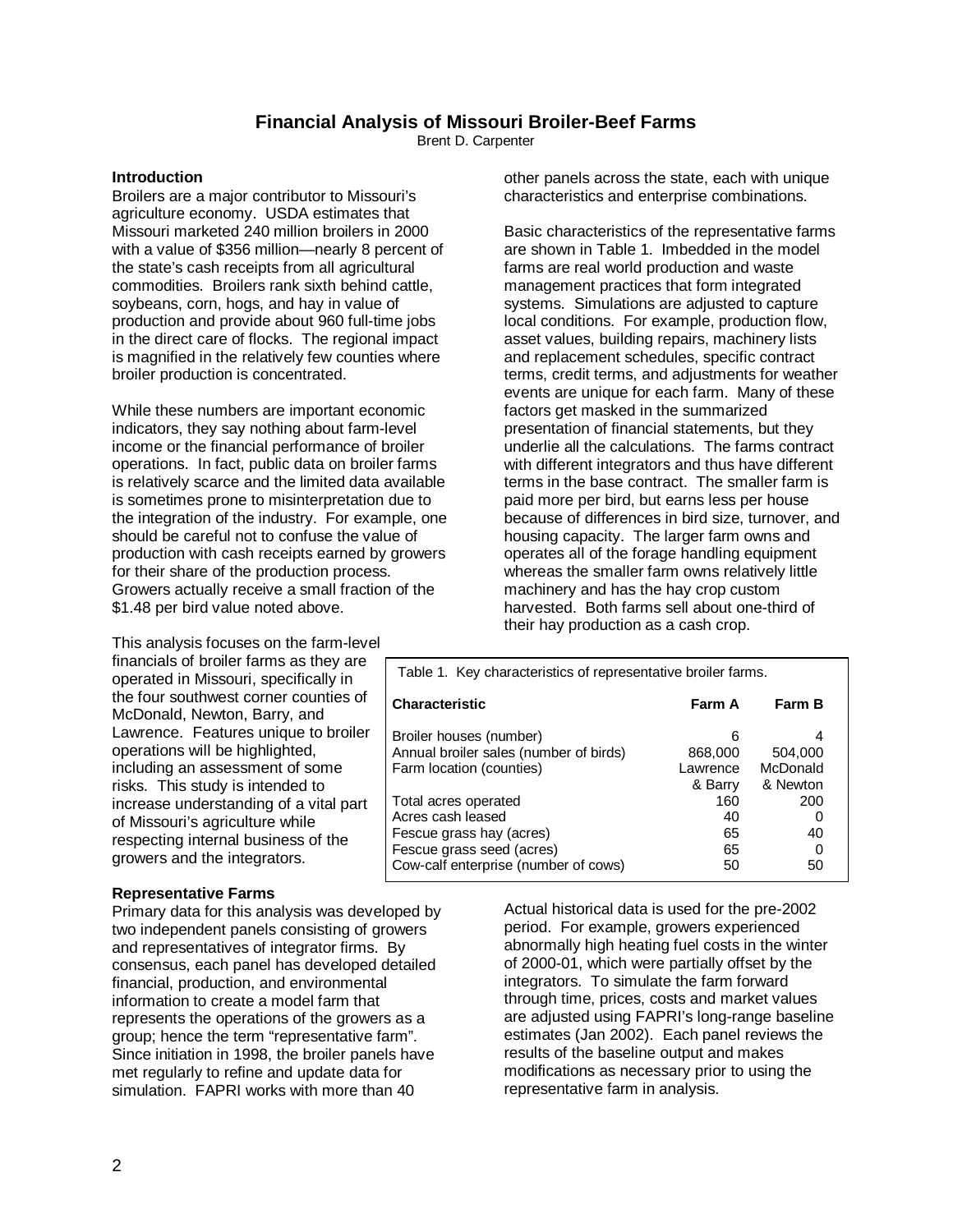The objective of this project is to set a baseline of financial performance for existing farms as opposed to individual enterprises. Thus, analysis is conducted on a whole-farm, cash basis. Since growers on the panels integrate cow-calf operations with their broiler units, the representative farm analysis lumps beef and forage/seed enterprises with the broiler enterprise.

# **Caveat Lector**

The financials in this report bear a strong resemblance to many farm businesses and are therefore useful for public discourse. But, since these data are not pulled from a single source it is not legitimate to presume the data represent any particular operation. The reader is further cautioned to not stretch the analysis beyond its capability and draw conclusions concerning the profitability of various alternatives, such as one type of broiler farm in comparison to the other. Nor is it appropriate to make broad generalizations about the industry at large based solely on these data.

# **Two Business Phases, Two Simulation Scenarios**

Broiler farms typically experience two distinct phases of business growth. Through the first phase the farm is characterized by a period of high debt and opportunities for reducing income tax liability via interest and depreciation deductions. The second phase begins when the loan is paid off. The end of the depreciation recovery period may or may not coincide with loan payout.

In the mid to late 1990s (a period of rapid growth in broiler units in Missouri) broiler housing loans were typically set up on a 10-year term. It was a common practice for established farms to receive guaranteed loans of 100 percent for the broiler units. Equity in farmland or other assets was held as collateral and loans were assigned as they are now with a percentage of the broiler payment being received directly by the lender. It has also been reported that many of the original 10-year loans were extended because of the inability of farms to meet cash needs. Recently, it has become common practice for growers and lenders to establish 15-year loans on new facilities. Tax rules permit broiler units to be depreciated over a 10 or 15-year recovery period.

For this analysis, two scenarios were chosen for 2000-2009 simulations with the following assumptions. The first scenario assumes business start-up in 1995 with a 10-year loan and a 10-year depreciation recovery period. This scenario allows the simulation to span both business phases and is in keeping with history and information provided by the representative farm panel members. Initial debt on broiler facilities was set to 75 percent because our preliminary analysis indicated that this amount approached a ceiling for positive cash flow in phase one. Ending balance sheets for the current year are shown in Table 2. The second scenario assumes start-up in 2000 with 100 percent financing of broiler facilities, a 15-year loan life, and a 15-year recovery period.

| Table 2. Balance sheets, year-end 2002.<br>1995 startup. |           |           |  |  |  |
|----------------------------------------------------------|-----------|-----------|--|--|--|
|                                                          | Farm A    | Farm B    |  |  |  |
| <b>Assets</b>                                            |           |           |  |  |  |
| Current                                                  | \$472     | \$3,727   |  |  |  |
| Intermediate                                             | 111,658   | 81.635    |  |  |  |
| Longterm                                                 | 674,127   | 561,216   |  |  |  |
| <b>Total Assets</b>                                      | \$786.257 | \$646,578 |  |  |  |
| Liabilities                                              |           |           |  |  |  |
| Current                                                  | 1,790     | 0         |  |  |  |
| Intermediate                                             | 14,610    | 14,793    |  |  |  |
| Longterm                                                 | 114,993   | 76,662    |  |  |  |
| <b>Total Liabilities</b>                                 | \$131,393 | \$91,455  |  |  |  |
| Equity                                                   | \$654,864 | \$555,122 |  |  |  |

Further assumptions are common to both simulations. We begin the simulation period (2000) with no cash and no current liabilities. It is assumed that all other farm assets (land, cattle, and equipment) are owned debt free in 2000. Implicit in this assumption for scenario one is that the farm has operated a broiler enterprise for five years, keeping current with all debt obligations but building no cash. For scenario two, this assumption portrays an established, debt-free cow-calf farm that is adding broilers as a new enterprise.

#### **Side by Side**

Tables 2 and 3 summarize how the financials are projected to play out for both farms in the current year (2002) under scenario one, that is, the last half of phase one. At the completion of eight years of production, total debt is 17 percent of assets for the 6-house farm and 14 percent for the 4-house farm.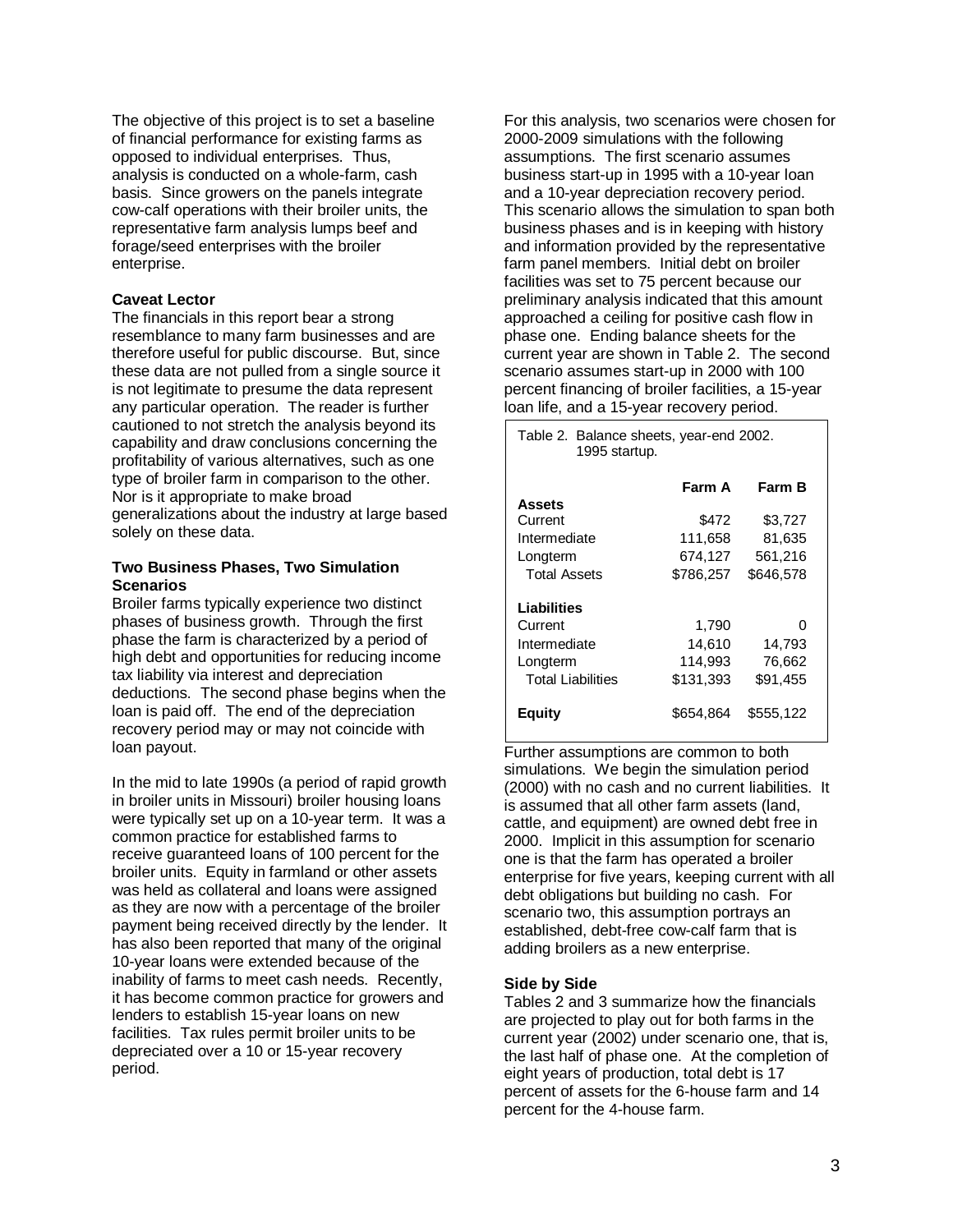The selected accounting variables in Table 3 give a measure of detail of how cash flows through the business. Note that the cash flow statement consolidates farm income with a modest off-farm salary (\$25,000 in 2000), which is offset by an equal family living withdrawal. This is a typical scenario of one spouse working off the farm to generate family living expenses and employee benefits while the other spouse is fully employed on t he farm. Little compensation remains for the operator in this phase. See the discussion below for cash generated under phas e two.

It's clear from these data that taxes are a substantial part of cash outflow for broiler operations. As a general principle, broiler farms can expect to pay more income tax as a share of receipts compared to more independent farms because there are fewer business expense deductions to claim against receipts.

Assuming a "family-of-four" sole proprietorship and off-farm income as noted, Farm A will pay 9.7 percent of farm receipts in state and federal income taxes in 2002. After loan payout (not shown), calculated income tax payments in years 2006-09 average \$38,263 or 19.4 percent of receipts.

#### **Long-range Projections**

In the following charts financials are summarized in three key variables. The difference between farm receipts and farm expenses is net cash farm income (NCFI). NCFI plus off-farm salary yields cash available for reducing debt, replacing machinery, paying income taxes, and family living expenses. The remaining balance, if any, is cash reserve that accumulates and is carried forward. In this analysis, cash reserve is the

| Table 3. Modified cash flow statement, 2002.<br>1995 startup.                                                                                                                   |           |          |  |  |
|---------------------------------------------------------------------------------------------------------------------------------------------------------------------------------|-----------|----------|--|--|
|                                                                                                                                                                                 | Farm A    | Farm B   |  |  |
| Beginning cash                                                                                                                                                                  | \$0       | \$142    |  |  |
| Forage crop receipts                                                                                                                                                            | 5,742     | 2,124    |  |  |
| Cow-calf receipts                                                                                                                                                               | 25,038    | 25,354   |  |  |
| <b>Broiler receipts</b>                                                                                                                                                         | 168,431   | 104,125  |  |  |
| Total farm receipts                                                                                                                                                             | 199,211   | 131,603  |  |  |
| Direct crop expenses                                                                                                                                                            | 2,495     | 1,421    |  |  |
| Direct cow-calf expenses                                                                                                                                                        | 3,225     | 3,045    |  |  |
| Direct broiler expenses <sup>1</sup>                                                                                                                                            | 70,536    | 45,116   |  |  |
| Unallocated farm expenses <sup>2</sup>                                                                                                                                          | 21,758    | 15,324   |  |  |
| Interest expenses                                                                                                                                                               | 15,089    | 9,157    |  |  |
| Total farm expenses                                                                                                                                                             | 113,103   | 74,063   |  |  |
| Net cash farm income                                                                                                                                                            | \$86,108  | \$57,540 |  |  |
| Off-farm salary & int. earned                                                                                                                                                   | 26,169    | 26,173   |  |  |
| Cash available                                                                                                                                                                  | 112,277   | 83,713   |  |  |
| Principal payments <sup>3</sup>                                                                                                                                                 | 56,931    | 37,060   |  |  |
| Family withdrawals                                                                                                                                                              | 26,268    | 26,268   |  |  |
| Fed taxes                                                                                                                                                                       | 14,182    | 6,734    |  |  |
| MO taxes                                                                                                                                                                        | 5,295     | 3,541    |  |  |
| <b>Employment taxes</b>                                                                                                                                                         | 11,393    | 6,526    |  |  |
| Total cash needs                                                                                                                                                                | 114,069   | 80,129   |  |  |
| <b>Annual cash surplus</b>                                                                                                                                                      | \$827     | \$3,584  |  |  |
| Cumulative cash reserves                                                                                                                                                        | $-1,790$  | 3,727    |  |  |
| Depreciation deduction                                                                                                                                                          | $-71,996$ | -53,308  |  |  |
| Net farm income                                                                                                                                                                 | 14,113    | 4,233    |  |  |
| Schedule F net farm profit                                                                                                                                                      | \$84,649  | \$49,349 |  |  |
| Broiler production expenses include litter, propane, electricity,<br>power fuel, supplies, and broiler facility maintenance.                                                    |           |          |  |  |
| <sup>2</sup> Unallocated farm expenses include rent, hired labor, RE and<br>property taxes, insurance, general farm fuel, accounting services,<br>and general farm maintenance. |           |          |  |  |

<sup>3</sup> Loans for broiler housing primarily, but also new borrowing for machinery replacement and carryover cash deficits, if any.

measurement of wealth generated by the farm. Refer to Table 3 for an example of how amounts are derived. Note that the charts project no variability in production and assume that future payments per bird equal the 2002 base contract. This assumption is relaxed below.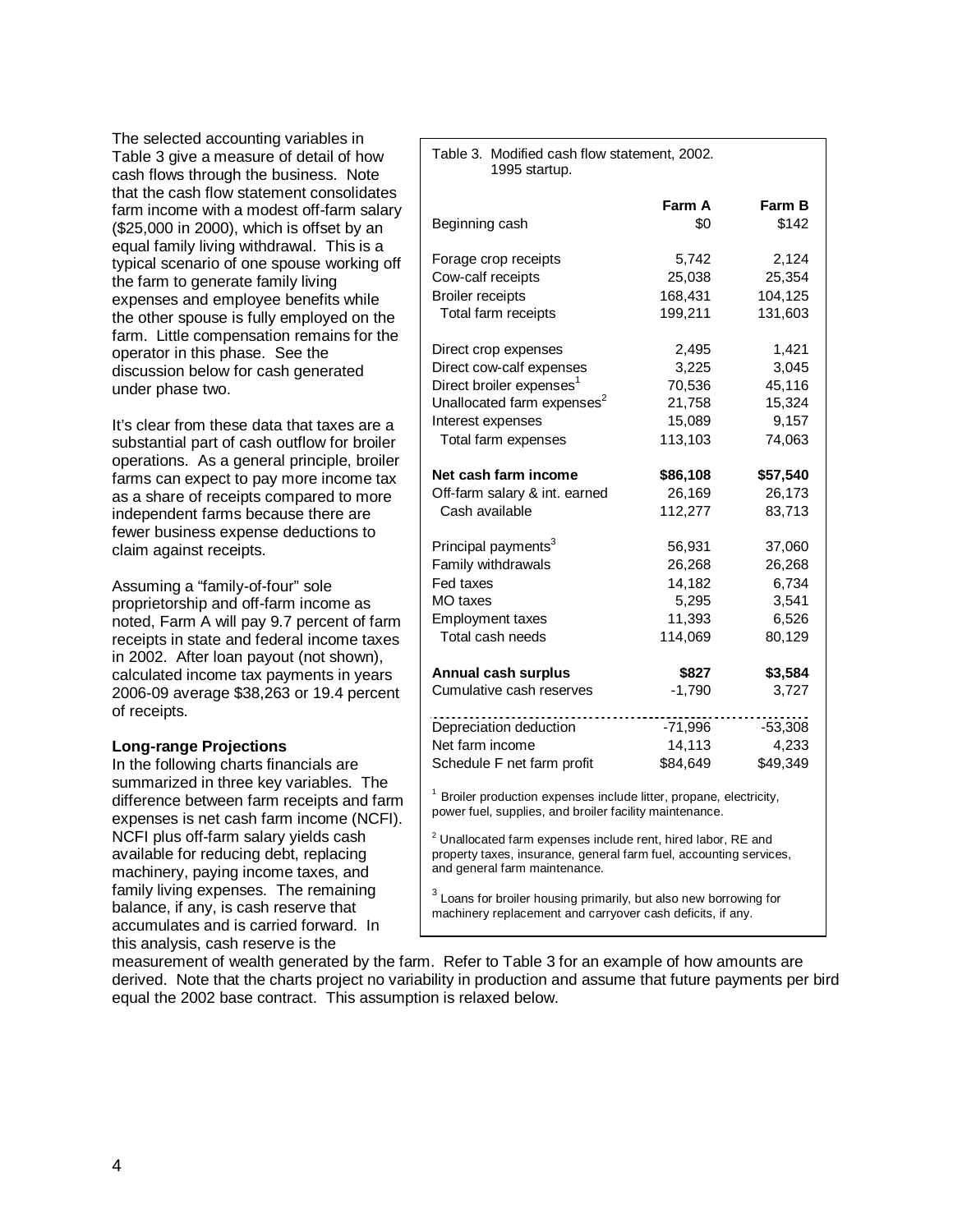





in years 11-15, post loan payout. Maintaining the assumptions about salary and family living, the farm generates surplus cash at an annual average rate of \$46,432. By the end of year 15 (2009), the farm is projected to have accumulated \$243,389. Corresponding figures for the 4-house farm are \$29,482 and \$163,442. Obviously, the family and/or business will find uses for surplus cash as it accumulates.

Chart 2 depicts the same f

Charts 3 and 4 use the same representative farm data, but the assumptions are as outlined under scenario 2 to depict financial performance with a start-up in 2000. The farms generate wealth in the early years of the broiler enterprise until housing renovation occurs in years 7 and 8.

For the 6-house farm, cash reserve peaks in 2005 at \$79,326. This is equivalent to the owner-operator earning \$13,221 annually the first six years of broiler production, although cash flow is irregular. After 2005, with no adjustment in the contract price, escalating

expenses and the timing of the renovations swamp the farm's cash flow. The average annual accumulation of cash through the end of the decade is a negative \$3,356. An off-farm source of cash is needed to support farm expenses.

The same pattern applies to the 4-house farm with reserves peaking at \$52,252. Average annual earnings are \$8,708 through 2005. After the peak, the annual cash deficit is \$3,247. There are some obvious implications for cash flow planning indicated in these charts.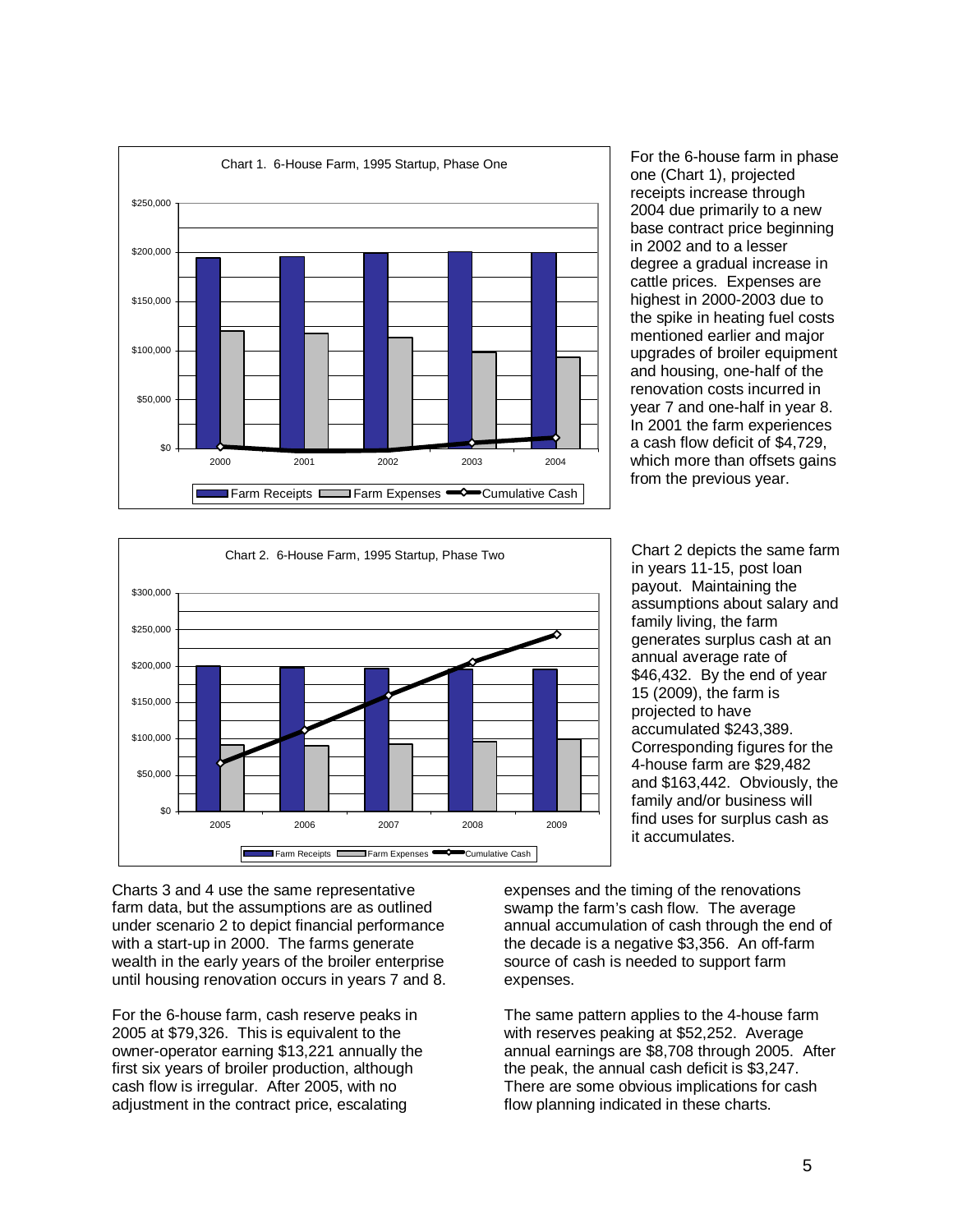



Table 4 indicates the disposition of farm debt over the same period. Recall that the only debt assumed is for broiler housing. Broiler farms

typically have a greater capacity to handle debt and carry more than many other types of enterprises, such as crop or cow-calf only farms.

| Table 4. Total debt to total asset ratios. 2000 startup |             |       |       |       |       |  |  |
|---------------------------------------------------------|-------------|-------|-------|-------|-------|--|--|
|                                                         | <b>2000</b> | 2002  | 2004  | 2006  | 2008  |  |  |
| 6-House Farm                                            | 0.672       | 0.598 | 0.532 | 0.467 | 0.404 |  |  |
| 4-House Farm                                            | 0.576       | 0.515 | 0.456 | 0.403 | 0.330 |  |  |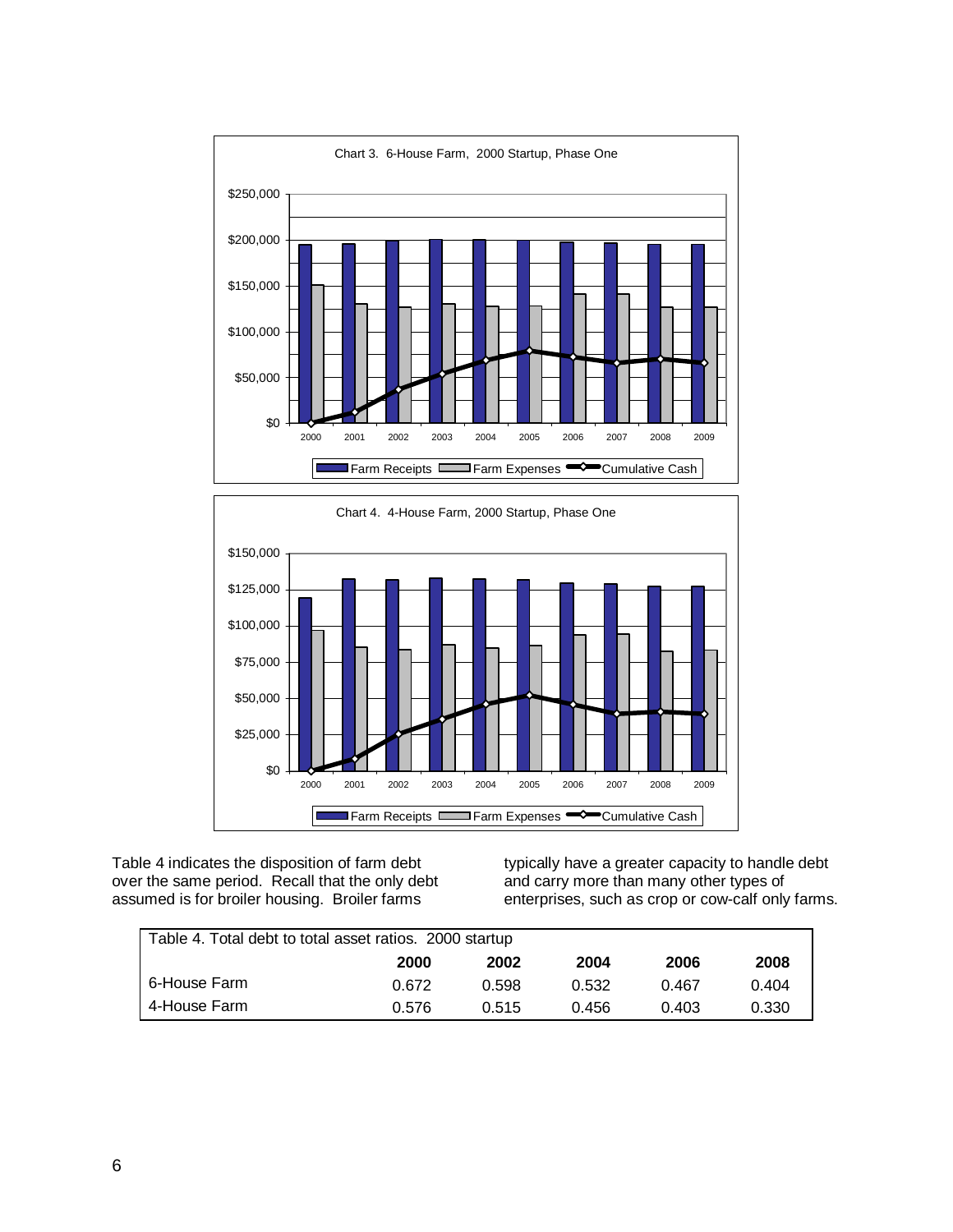#### **Price and Production Risk**

Analysis to this point projects financial performance provided beef, forage, and broiler production hold constant through time and future prices materialize as projected. These assumptions are normally accepted even when they are not regarded as a true representation of the future. The following analysis tests these assumptions and estimates price and production risk to the farms.

This approach measures the likelihood that events will unfold to cause the future to deviate from the performance estimates—based on historical price and production interactions. Future production will be affected by good or poor weather, the presence of diseases, pests, etc. The model captures variance in production levels for several variables, such as, calf crop, sale weight of calves, hay and/or seed production, number of flocks per year, bird weight, death and condemnation rates. Price variability is captured for forage crops, cows and calves, cow-calf feed supplements, and broiler production costs (settlement price). Extremes in production management are not modeled, but the analysis does account for variances within a range considered to be normally experienced within the population of growers. To quantify risk, 100 price and production combinations are simulated with the model.



Chart 5 presents the risk results for the 6-house farm. Probability estimates are plotted against future net cash farm income (average of annual NCFI, 2002-2009). For example, the farm faces a 50 percent probability that NCFI will be less than \$70,100. There is a 5 percent p robability that NCFI will be less than \$65,300 and a 95 percent chance that it will be less than \$75,100, or a 90 percent probability that NCFI will be between these two data points. Since the estimated amount o f NCFI needed to cover expenses not supported by off-

farm salary is \$61,660, we can also say there is an extremely low probability that price and produc tion will combine to cause negative cash flow for the period.

Overall, this is a rather narrow range of potential NCFI income levels. While risks from disease, weather events, and irregular management are still a part of the business, technological advances and integration have made poultry production much more predictable than it once was and generally more predictable than other types of agricultural production. While contracts are not risk free, they certainly lessen the types of marketing risk discussed in this analysis.

Contracts for the representative farms specify a base price, but settlement prices on each flock are not constant. Instead, final payment rates are a function of the integrator's share of production costs (chicks, feed, etc.) for a particular flock relative to other flocks produced in the same time

frame. Contracts establish a floor price below the base price (maximum discount), but no ceiling above the base (unlimited premium). In effect, an individual grower is in a competitive tournament with his peers and has a strong incentive to capture a premium above the base price by efficiently raising a maximum number of healthy birds. Integrator management seeks to lift the average and reduce the variance in the distribution of payment rates by encouraging a higher standard of production efficiency for all growers. The tournament contract is one reason for the phenomenal gains in production efficiency and ultimately lower consumer costs that have characterized the broiler industry.